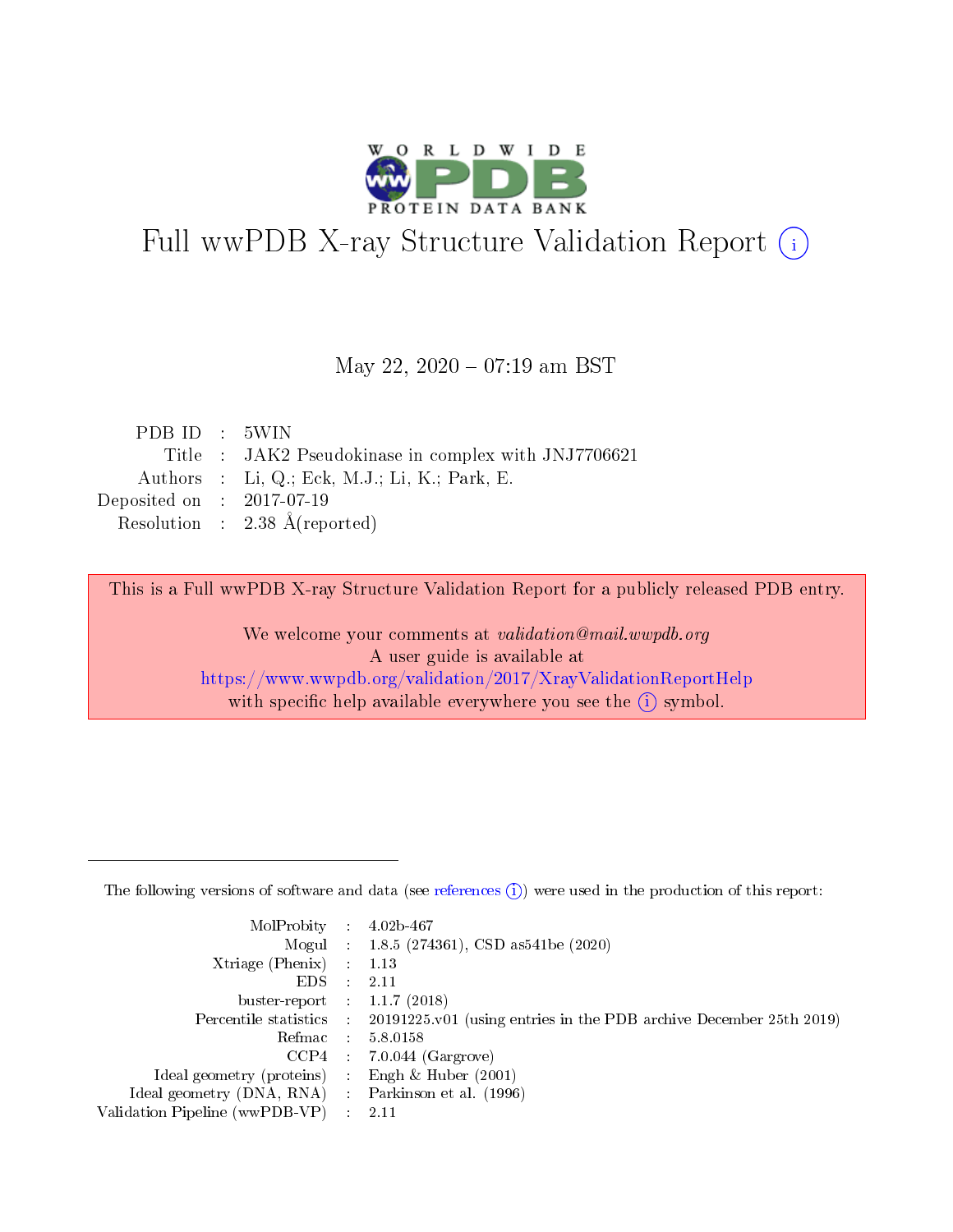# 1 [O](https://www.wwpdb.org/validation/2017/XrayValidationReportHelp#overall_quality)verall quality at a glance  $(i)$

The following experimental techniques were used to determine the structure: X-RAY DIFFRACTION

The reported resolution of this entry is 2.38 Å.

Percentile scores (ranging between 0-100) for global validation metrics of the entry are shown in the following graphic. The table shows the number of entries on which the scores are based.



| Metric                | Whole archive<br>$(\#\mathrm{Entries})$ | Similar resolution<br>$(\#\text{Entries},\,\text{resolution}\,\,\text{range}(\textup{\AA}))$ |
|-----------------------|-----------------------------------------|----------------------------------------------------------------------------------------------|
| $R_{free}$            | 130704                                  | $5509(2.40-2.36)$                                                                            |
| Clashscore            | 141614                                  | $6082(2.40-2.36)$                                                                            |
| Ramachandran outliers | 138981                                  | $5973(2.40-2.36)$                                                                            |
| Sidechain outliers    | 138945                                  | $5975(2.40-2.36)$                                                                            |
| RSRZ outliers         | 127900                                  | $5397(2.40-2.36)$                                                                            |

The table below summarises the geometric issues observed across the polymeric chains and their fit to the electron density. The red, orange, yellow and green segments on the lower bar indicate the fraction of residues that contain outliers for  $>=3, 2, 1$  and 0 types of geometric quality criteria respectively. A grey segment represents the fraction of residues that are not modelled. The numeric value for each fraction is indicated below the corresponding segment, with a dot representing fractions <=5% The upper red bar (where present) indicates the fraction of residues that have poor fit to the electron density. The numeric value is given above the bar.

| Mol | $\cap$ hain | Length | Quality of chain |    |  |
|-----|-------------|--------|------------------|----|--|
|     |             |        | 9%               |    |  |
|     |             | חהמ    | 90%              | 9% |  |

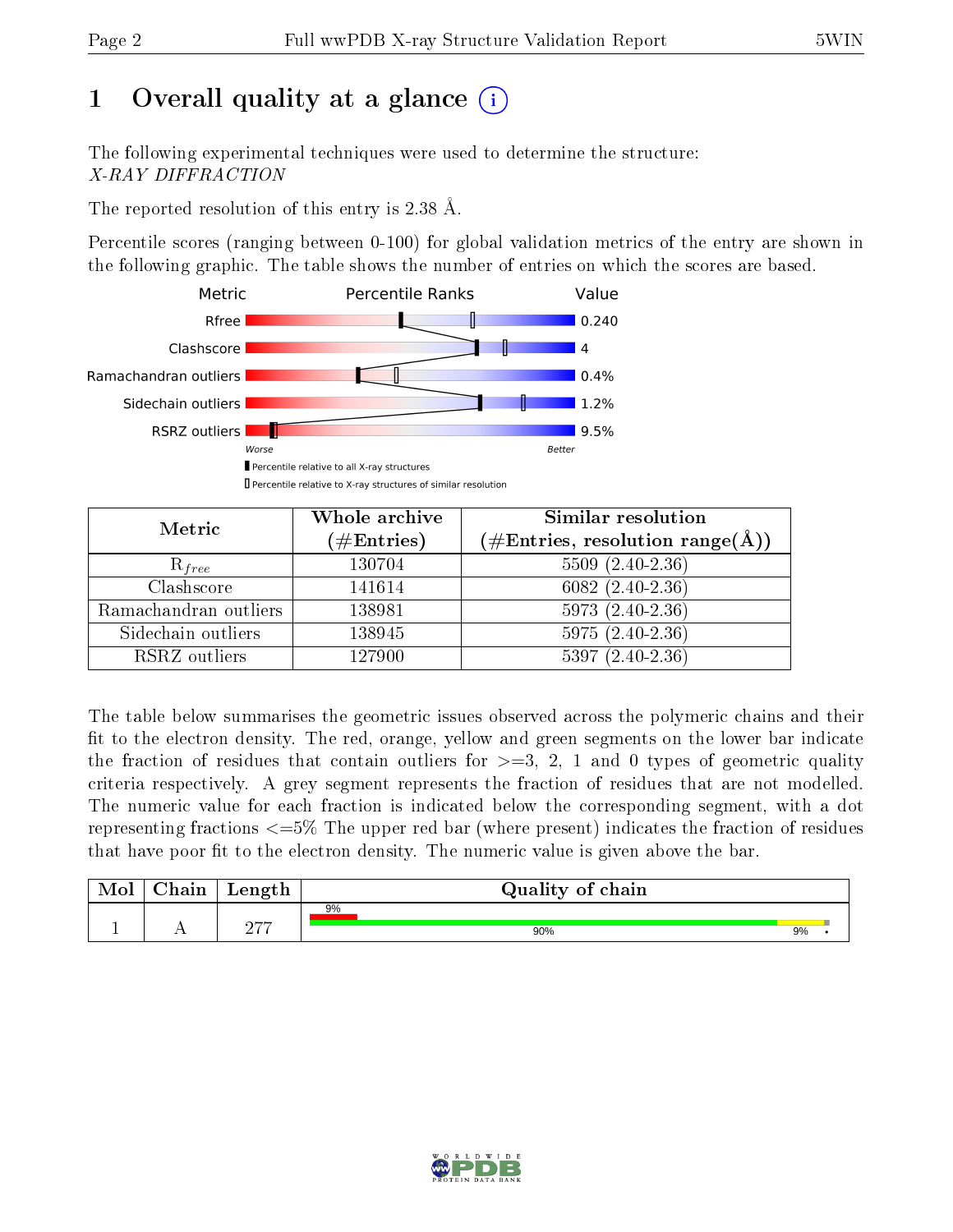# 2 Entry composition  $\left( \cdot \right)$

There are 3 unique types of molecules in this entry. The entry contains 4461 atoms, of which 2215 are hydrogens and 0 are deuteriums.

In the tables below, the ZeroOcc column contains the number of atoms modelled with zero occupancy, the AltConf column contains the number of residues with at least one atom in alternate conformation and the Trace column contains the number of residues modelled with at most 2 atoms.

Molecule 1 is a protein called Tyrosine-protein kinase JAK2.

| Mol | Chain | Residues | Atoms                        |      |      |     |     | ZeroOcc   AltConf   Trace |  |  |
|-----|-------|----------|------------------------------|------|------|-----|-----|---------------------------|--|--|
|     |       | 274      | $\rm Total$<br>$440^{\circ}$ | .403 | 2203 | 381 | 404 |                           |  |  |

There are 3 discrepancies between the modelled and reference sequences:

| Chain |     | Residue   Modelled   Actual |            | Comment             | Reference    |
|-------|-----|-----------------------------|------------|---------------------|--------------|
|       | 659 | $A \cup A$                  | TRP        | engineered mutation | UNP 060674   |
|       | 777 | ALA                         | TRP        | engineered mutation | UNP 060674   |
|       | 794 | НIS                         | <b>PHE</b> | engineered mutation | † UNP 060674 |

• Molecule 2 is  $4-(5-$ amino-1- $[(2,6-$ difluorophenyl $)$ carbonyl $]-1H-1,2,4-$ triazol-3-yl $\}$ amino $)$ benz enesulfonamide (three-letter code: SKE) (formula:  $C_{15}H_{12}F_2N_6O_3S$ ).



| Mol | ${\bf Chain \mid Residues}$ | Atoms |     |             |      | $ZeroOcc \   \ AltConf$ |  |  |  |
|-----|-----------------------------|-------|-----|-------------|------|-------------------------|--|--|--|
|     |                             |       |     | $C$ $F$ $H$ |      | N.                      |  |  |  |
|     |                             | 39    | 15. |             | 2 12 | - 6                     |  |  |  |

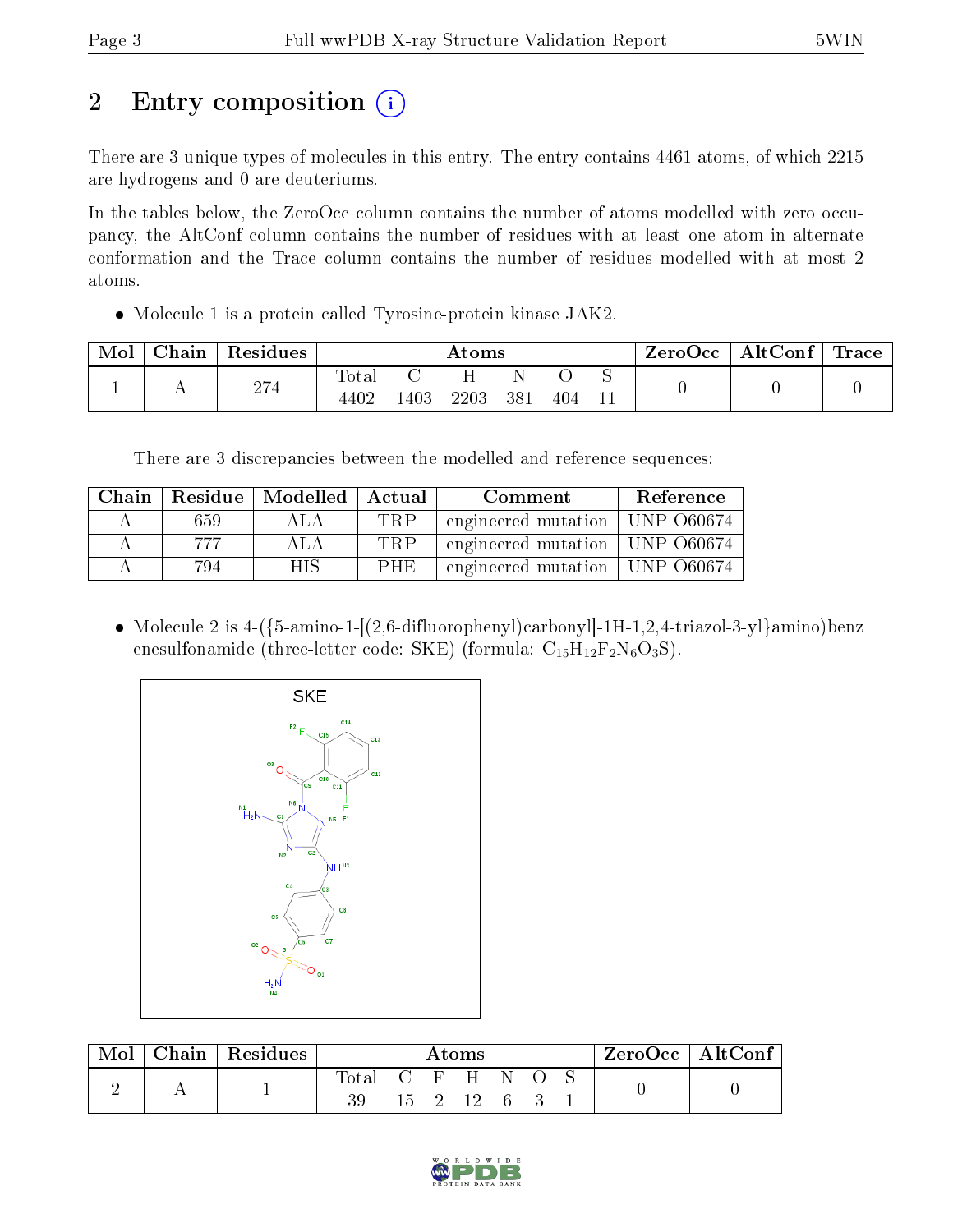$\bullet\,$  Molecule 3 is water.

|  | $Mol$   Chain   Residues | Atoms | $ZeroOcc \   \ AltConf \  $ |
|--|--------------------------|-------|-----------------------------|
|  |                          | Total |                             |

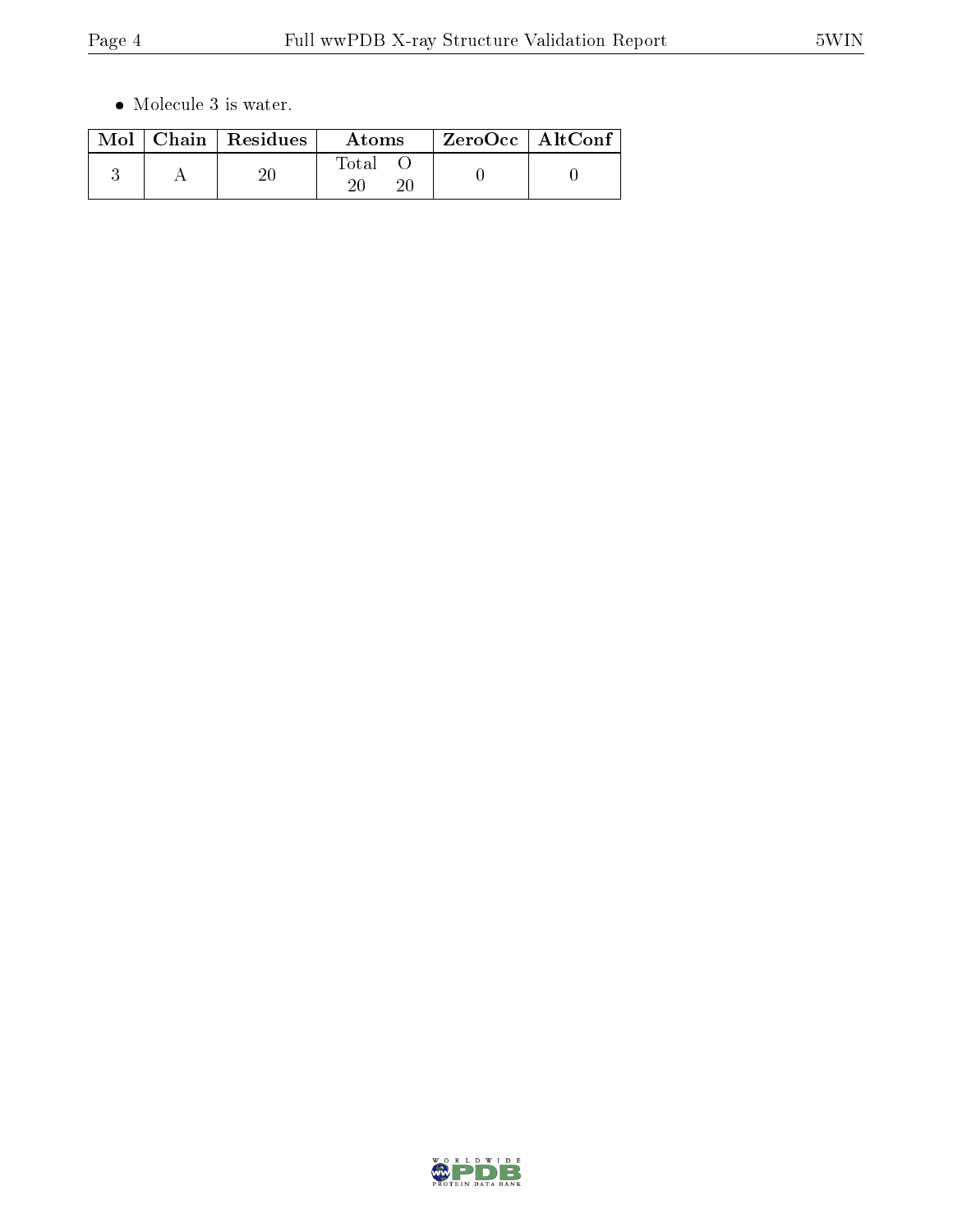# 3 Residue-property plots  $(i)$

These plots are drawn for all protein, RNA and DNA chains in the entry. The first graphic for a chain summarises the proportions of the various outlier classes displayed in the second graphic. The second graphic shows the sequence view annotated by issues in geometry and electron density. Residues are color-coded according to the number of geometric quality criteria for which they contain at least one outlier: green  $= 0$ , yellow  $= 1$ , orange  $= 2$  and red  $= 3$  or more. A red dot above a residue indicates a poor fit to the electron density (RSRZ  $> 2$ ). Stretches of 2 or more consecutive residues without any outlier are shown as a green connector. Residues present in the sample, but not in the model, are shown in grey.



• Molecule 1: Tyrosine-protein kinase JAK2

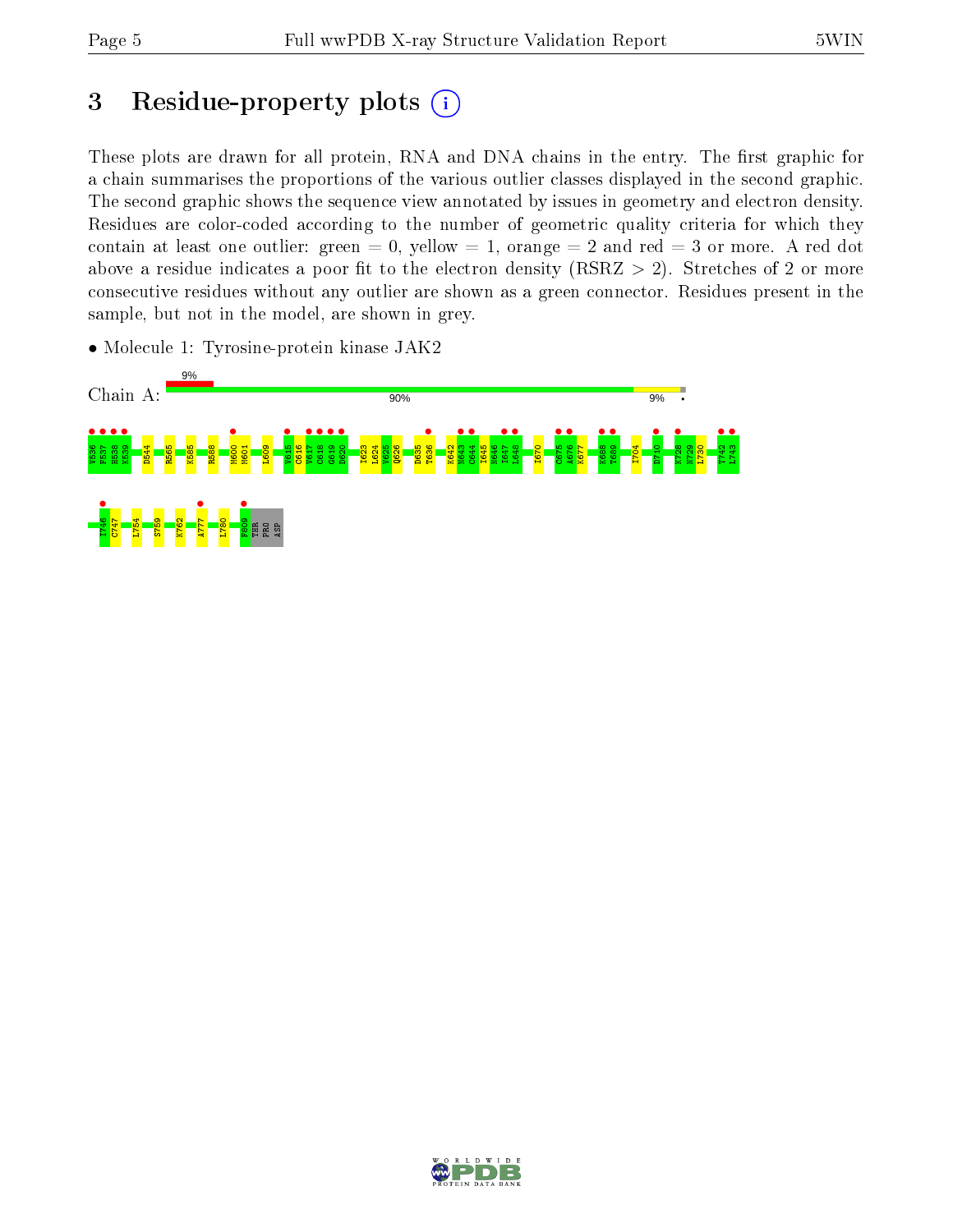## 4 Data and refinement statistics  $(i)$

| Property                                                         | Value                                             | Source     |
|------------------------------------------------------------------|---------------------------------------------------|------------|
| Space group                                                      | P 21 21 21                                        | Depositor  |
| Cell constants                                                   | $60.77A$ 90.64Å<br>57.39Å                         | Depositor  |
| a, b, c, $\alpha$ , $\beta$ , $\gamma$                           | $90.00^\circ$<br>$90.00^{\circ}$<br>$90.00^\circ$ |            |
| Resolution $(A)$                                                 | $-2.38$<br>37.90                                  | Depositor  |
|                                                                  | $37.90 = 2.38$                                    | <b>EDS</b> |
| $\%$ Data completeness                                           | $99.7(37.90-2.38)$                                | Depositor  |
| (in resolution range)                                            | 99.7 (37.90-2.38)                                 | <b>EDS</b> |
| $R_{merge}$                                                      | 0.10                                              | Depositor  |
| $\mathrm{R}_{sym}$                                               | 0.12                                              | Depositor  |
| $\langle I/\sigma(I) \rangle^{-1}$                               | 2.62 (at $2.39\text{\AA}$ )                       | Xtriage    |
| Refinement program                                               | PHENIX (1.11.1 2575: ???)                         | Depositor  |
|                                                                  | 0.220<br>, 0.244                                  | Depositor  |
| $R, R_{free}$                                                    | 0.221<br>0.240<br>$\ddot{\phantom{a}}$            | DCC        |
| $R_{free}$ test set                                              | 635 reflections $(4.81\%)$                        | wwPDB-VP   |
| Wilson B-factor $(A^2)$                                          | 38.8                                              | Xtriage    |
| Anisotropy                                                       | 1.014                                             | Xtriage    |
| Bulk solvent $k_{sol}(\text{e}/\text{A}^3), B_{sol}(\text{A}^2)$ | $0.36$ , 39.0                                     | <b>EDS</b> |
| L-test for $\mathrm{twinning}^2$                                 | $< L >$ = 0.46, $< L2 >$ = 0.30                   | Xtriage    |
| Estimated twinning fraction                                      | No twinning to report.                            | Xtriage    |
| $\overline{F_o}, \overline{F_c}$ correlation                     | 0.94                                              | <b>EDS</b> |
| Total number of atoms                                            | 4461                                              | wwPDB-VP   |
| Average B, all atoms $(A^2)$                                     | 66.0                                              | wwPDB-VP   |

Xtriage's analysis on translational NCS is as follows: The largest off-origin peak in the Patterson function is  $8.26\%$  of the height of the origin peak. No significant pseudotranslation is detected.

<sup>&</sup>lt;sup>2</sup>Theoretical values of  $\langle |L| \rangle$ ,  $\langle L^2 \rangle$  for acentric reflections are 0.5, 0.333 respectively for untwinned datasets, and 0.375, 0.2 for perfectly twinned datasets.



<span id="page-5-1"></span><span id="page-5-0"></span><sup>1</sup> Intensities estimated from amplitudes.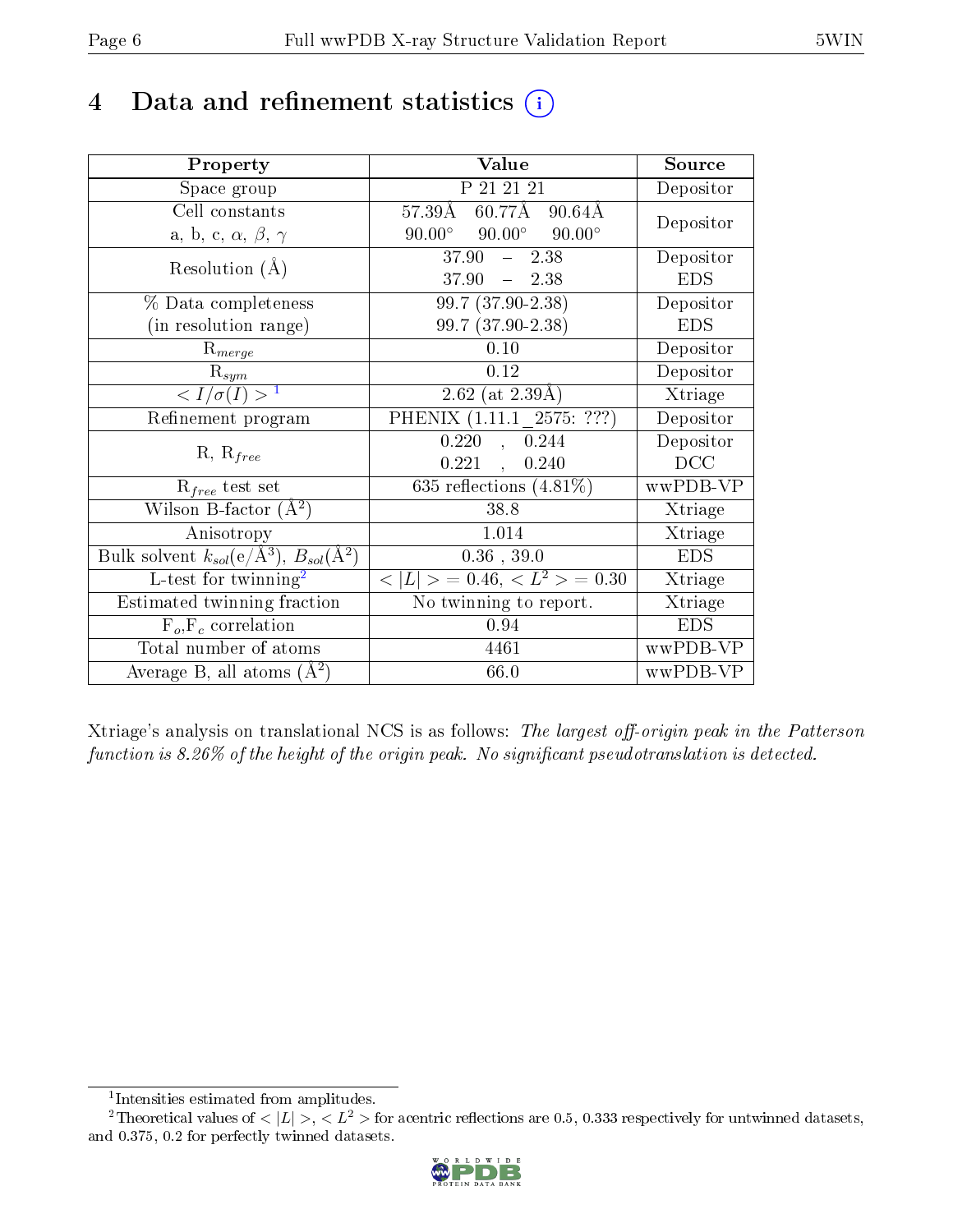# 5 Model quality  $(i)$

### 5.1 Standard geometry  $\overline{()}$

Bond lengths and bond angles in the following residue types are not validated in this section: SKE

The Z score for a bond length (or angle) is the number of standard deviations the observed value is removed from the expected value. A bond length (or angle) with  $|Z| > 5$  is considered an outlier worth inspection. RMSZ is the root-mean-square of all Z scores of the bond lengths (or angles).

| $Mol$   Chain | Bond lengths |                                 | Bond angles |        |
|---------------|--------------|---------------------------------|-------------|--------|
|               |              | RMSZ $ #Z  > 5$ RMSZ $ #Z  > 5$ |             |        |
|               | 0.47         | 0/2247                          | 0.51        | 0/3038 |

There are no bond length outliers.

There are no bond angle outliers.

There are no chirality outliers.

There are no planarity outliers.

#### 5.2 Too-close contacts  $(i)$

In the following table, the Non-H and H(model) columns list the number of non-hydrogen atoms and hydrogen atoms in the chain respectively. The H(added) column lists the number of hydrogen atoms added and optimized by MolProbity. The Clashes column lists the number of clashes within the asymmetric unit, whereas Symm-Clashes lists symmetry related clashes.

| Mol |      |      |      | Chain   Non-H   H(model)   H(added)   Clashes   Symm-Clashes |
|-----|------|------|------|--------------------------------------------------------------|
|     | 2199 | 2203 | 2203 |                                                              |
|     |      |      |      |                                                              |
|     |      |      |      |                                                              |
|     | 2246 | 2215 | 2215 |                                                              |

The all-atom clashscore is defined as the number of clashes found per 1000 atoms (including hydrogen atoms). The all-atom clashscore for this structure is 4.

All (16) close contacts within the same asymmetric unit are listed below, sorted by their clash magnitude.

| Atom-2             |                   | Interatomic    | Clash       |
|--------------------|-------------------|----------------|-------------|
| Atom-1             |                   | distance $(A)$ | overlap (A) |
| $1:$ A:601: MET:CE | 1 A 609 LEU HD 22 | 2.17           |             |

Continued on next page...

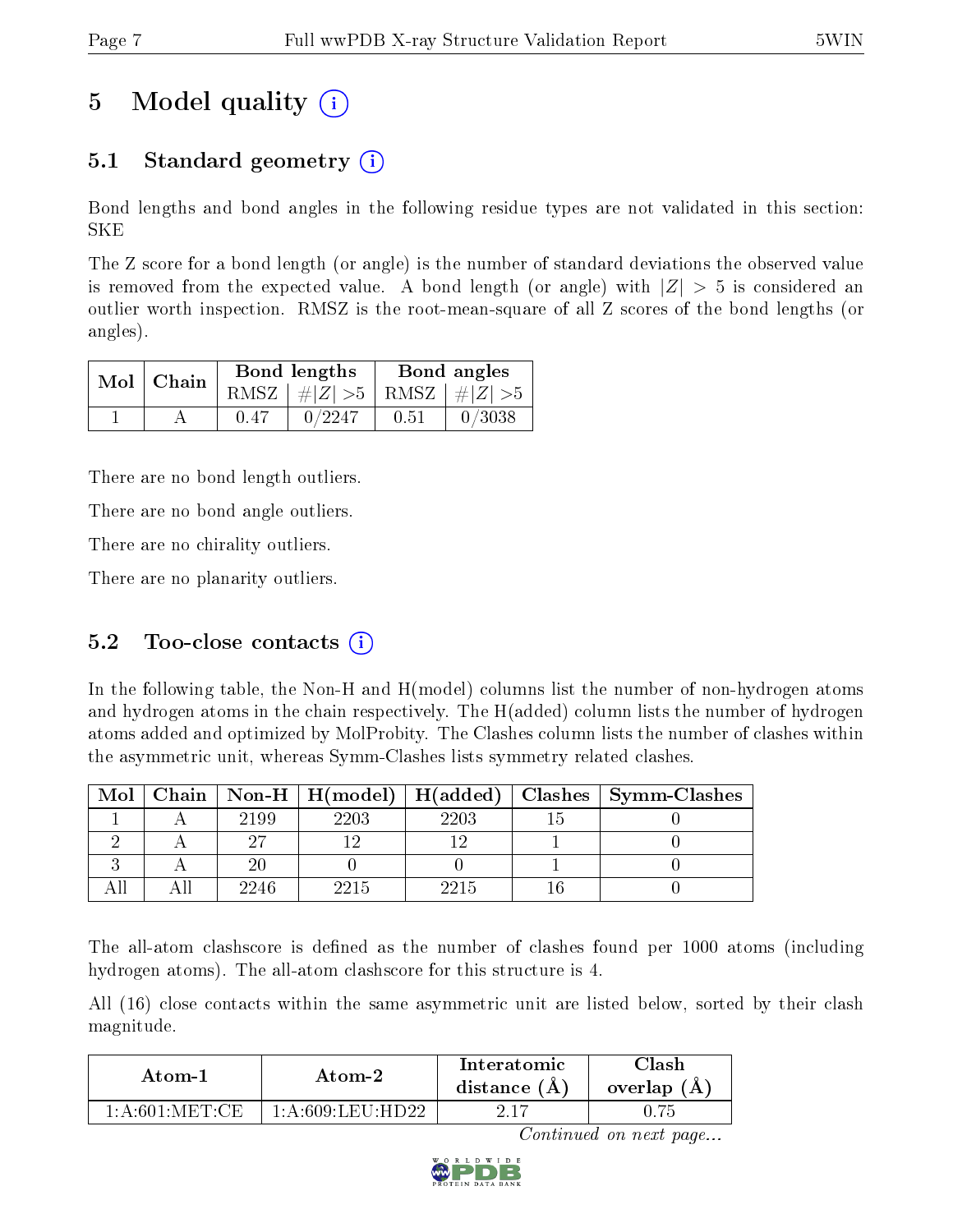| $\boldsymbol{\mathrm{Atom}\text{-}1}$ | Atom-2              | $\operatorname{Interatomic}$ | Clash         |
|---------------------------------------|---------------------|------------------------------|---------------|
|                                       |                     | distance $(A)$               | overlap $(A)$ |
| 1: A:601: MET:HE3                     | 1: A:609: LEU:HD22  | 1.70                         | 0.71          |
| 1:A:754:LEU:O                         | 1:A:762:LYS:NZ      | 2.34                         | 0.61          |
| 1: A:601: MET:HE2                     | 1: A:609:LEU:HD22   | 1.89                         | 0.53          |
| 1: A:544: ASP:OD1                     | 1: A: 565: ARG: NH1 | 2.43                         | 0.51          |
| 1: A:624:LEU:HD23                     | 1: A:626: GLN: NE2  | 2.27                         | 0.49          |
| 2: A:901:SKE: H4                      | 2: A:901:SKE: N5    | 2.26                         | 0.48          |
| 1:A:762:LYS:N                         | 3:A:1004:HOH:O      | 2.46                         | 0.48          |
| 1: A:635: ASP:OD1                     | 1: A:636:THR:N      | 2.47                         | 0.47          |
| 1: A:645: ILE: O                      | 1: A:645: ILE: HD12 | 2.16                         | 0.46          |
| 1: A:624:LEU:HD23                     | 1: A:626: GLN: HE21 | 1.82                         | 0.45          |
| 1: A:704: ILE: HDI1                   | 1: A:730:LEU:HD13   | 2.00                         | 0.43          |
| 1:A:747:CYS:SG                        | 1: A:780:LEU:HD12   | 2.59                         | 0.43          |
| 1: A:616: CYS:HB3                     | 1: A:623: ILE: HB   | 2.01                         | 0.43          |
| 1: A:585:LYS:HE2                      | 1:A:588:ARG:HH21    | 1.83                         | 0.42          |
| 1: A:600:MET:SD                       | 1: A:670: ILE: O    | 2.79                         | 0.41          |

Continued from previous page...

There are no symmetry-related clashes.

### 5.3 Torsion angles (i)

#### 5.3.1 Protein backbone (i)

In the following table, the Percentiles column shows the percent Ramachandran outliers of the chain as a percentile score with respect to all X-ray entries followed by that with respect to entries of similar resolution.

The Analysed column shows the number of residues for which the backbone conformation was analysed, and the total number of residues.

| Mol   Chain | Analysed Favoured   Allowed   Outliers   Percentiles  |  |  |
|-------------|-------------------------------------------------------|--|--|
|             | 272/277 (98%)   265 (97%)   6 (2%)   1 (0%)   34   46 |  |  |

All (1) Ramachandran outliers are listed below:

| Mol | Chain   Res | Lype |
|-----|-------------|------|
|     |             |      |

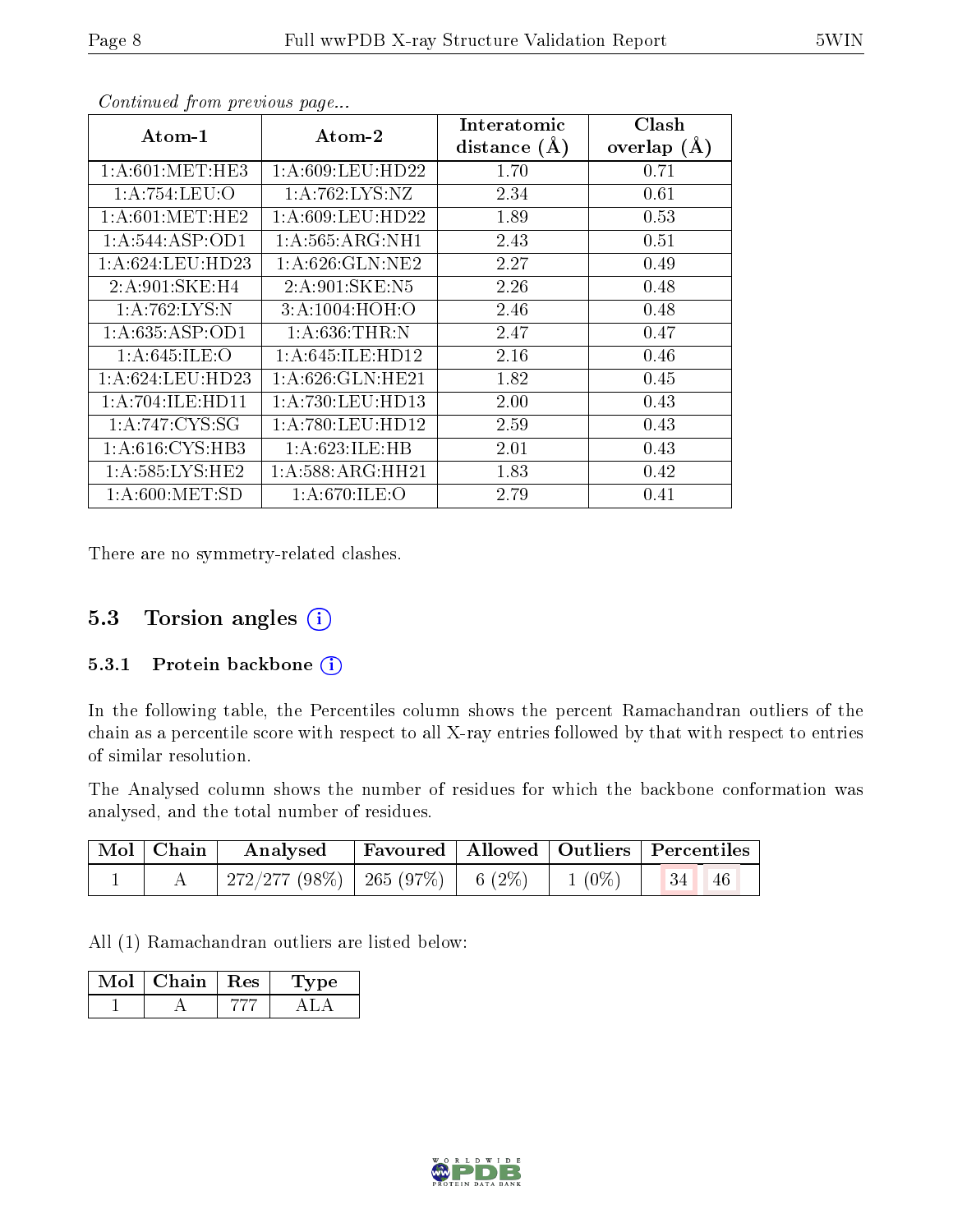#### 5.3.2 Protein sidechains  $(i)$

In the following table, the Percentiles column shows the percent sidechain outliers of the chain as a percentile score with respect to all X-ray entries followed by that with respect to entries of similar resolution.

The Analysed column shows the number of residues for which the sidechain conformation was analysed, and the total number of residues.

| $\mid$ Mol $\mid$ Chain | Analysed                                | Rotameric   Outliers   Percentiles |                |  |
|-------------------------|-----------------------------------------|------------------------------------|----------------|--|
|                         | $244/248$ (98\%)   241 (99\%)   3 (1\%) |                                    | $\mid$ 71   84 |  |

All (3) residues with a non-rotameric sidechain are listed below:

| $\operatorname{Mol}$ | Chain | Res | Type |
|----------------------|-------|-----|------|
|                      |       | 642 |      |
|                      |       | 677 |      |
|                      |       | '50 |      |

Some sidechains can be flipped to improve hydrogen bonding and reduce clashes. All (1) such sidechains are listed below:

| Chain | $\pm$ Res $\pm$ | Lype |
|-------|-----------------|------|
|       |                 |      |

#### 5.3.3 RNA [O](https://www.wwpdb.org/validation/2017/XrayValidationReportHelp#rna)i

There are no RNA molecules in this entry.

#### 5.4 Non-standard residues in protein, DNA, RNA chains (i)

There are no non-standard protein/DNA/RNA residues in this entry.

#### 5.5 Carbohydrates  $(i)$

There are no carbohydrates in this entry.

#### 5.6 Ligand geometry  $(i)$

1 ligand is modelled in this entry.

In the following table, the Counts columns list the number of bonds (or angles) for which Mogul statistics could be retrieved, the number of bonds (or angles) that are observed in the model and

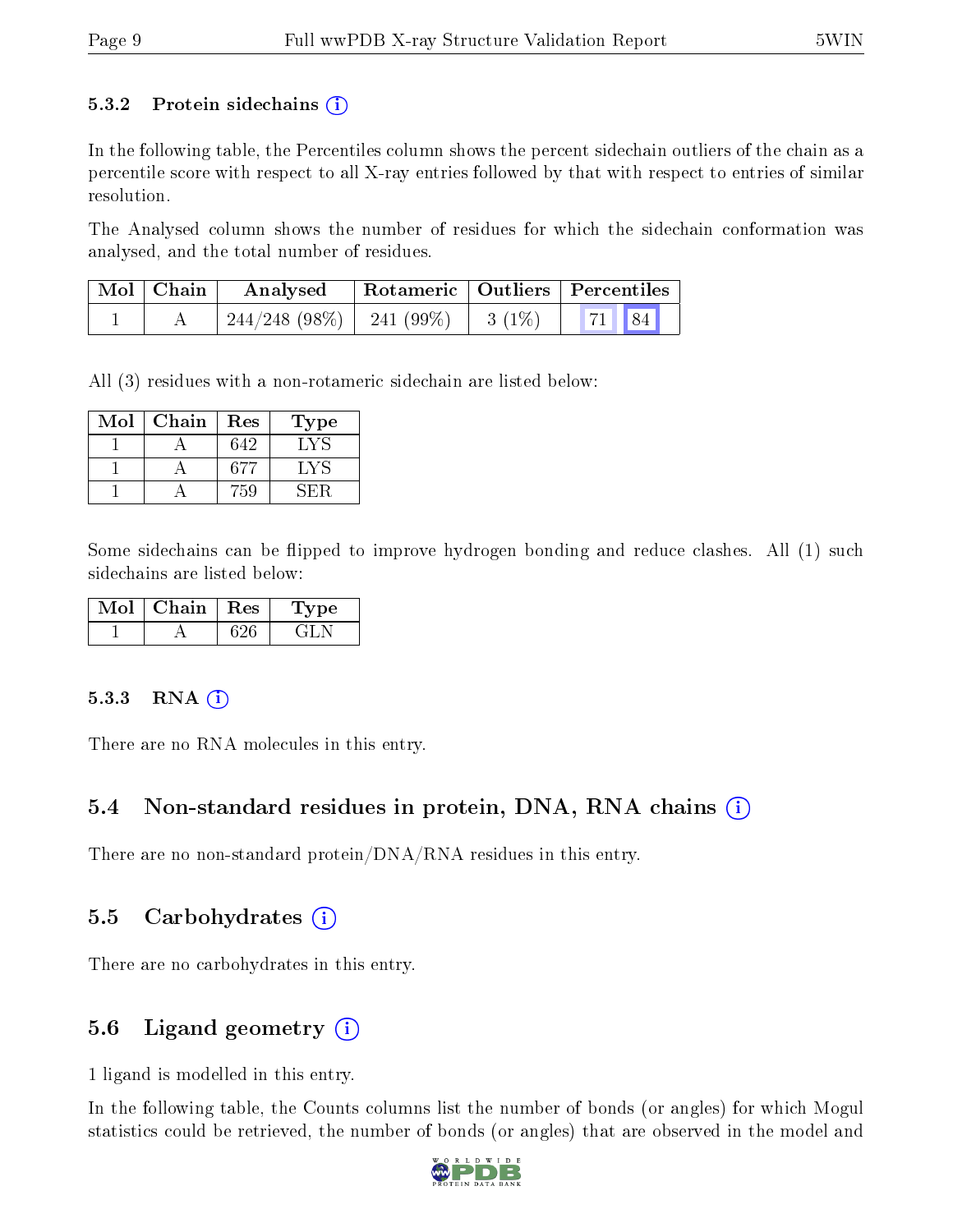the number of bonds (or angles) that are defined in the Chemical Component Dictionary. The Link column lists molecule types, if any, to which the group is linked. The Z score for a bond length (or angle) is the number of standard deviations the observed value is removed from the expected value. A bond length (or angle) with  $|Z| > 2$  is considered an outlier worth inspection. RMSZ is the root-mean-square of all Z scores of the bond lengths (or angles).

| $\bf{Mol}$ | $\mid$ Type $\mid$ | $\vert$ Chain |     | $\perp$ $\rm Res \perp$ Link $\perp$ |            | Bond lengths |                     |        | Bond angles |                |
|------------|--------------------|---------------|-----|--------------------------------------|------------|--------------|---------------------|--------|-------------|----------------|
|            |                    |               |     |                                      | Counts     | RMSZ         | $\# Z  > 2$         | Counts | RMSZ        | $\# Z >$       |
|            | SKE                |               | 901 | $\sim$                               | 27, 29, 29 | 2.62         | $12(44\%)$ 31,43,43 |        | 3.62        | $(12 \ (38\%)$ |

In the following table, the Chirals column lists the number of chiral outliers, the number of chiral centers analysed, the number of these observed in the model and the number defined in the Chemical Component Dictionary. Similar counts are reported in the Torsion and Rings columns. '-' means no outliers of that kind were identified.

|     |     | Mol   Type   Chain   Res   Link   Chirals | ' Torsions             | $\parallel$ Rings |
|-----|-----|-------------------------------------------|------------------------|-------------------|
| SKE | 901 |                                           | $1/12/18/18$   0/3/3/3 |                   |

| Mol            | Chain | Res | <b>Type</b> | Atoms     | Z       | Observed $(A)$ | Ideal(A) |
|----------------|-------|-----|-------------|-----------|---------|----------------|----------|
| $\overline{2}$ | А     | 901 | <b>SKE</b>  | $O3-C9$   | $-6.56$ | 1.13           | 1.22     |
| $\overline{2}$ | А     | 901 | <b>SKE</b>  | $C1-N2$   | $-5.71$ | 1.26           | 1.35     |
| $\overline{2}$ | A     | 901 | SKE         | $N5-N6$   | $-3.97$ | 1.31           | 1.39     |
| 2              | А     | 901 | SKE         | $O1-S$    | $-3.44$ | 1.37           | 1.43     |
| $\overline{2}$ | А     | 901 | <b>SKE</b>  | $C1-N1$   | 3.19    | 1.40           | 1.33     |
| $\overline{2}$ | А     | 901 | <b>SKE</b>  | $C2-N5$   | $-3.14$ | 1.28           | 1.33     |
| $\overline{2}$ | А     | 901 | SKE         | $O2-S$    | $-2.62$ | 1.39           | 1.43     |
| $\overline{2}$ | А     | 901 | SKE         | $C8-C3$   | $-2.60$ | 1.34           | 1.39     |
| $\overline{2}$ | А     | 901 | <b>SKE</b>  | $C4-C3$   | $-2.39$ | 1.35           | 1.39     |
| $\overline{2}$ | А     | 901 | SKE         | $C10-C11$ | $-2.31$ | 1.35           | 1.39     |
| $\overline{2}$ | А     | 901 | <b>SKE</b>  | $C7-C6$   | $-2.17$ | 1.35           | 1.38     |
| $\overline{2}$ | А     | 901 | SKE         | $C2-N3$   | 2.04    | 1.40           | 1.36     |

All (12) bond length outliers are listed below:

All (12) bond angle outliers are listed below:

| Mol            | Chain | Res | <b>Type</b> | Atoms                                            | Z        | Observed $(^\circ)$ | $\text{Ideal}({}^o)$ |
|----------------|-------|-----|-------------|--------------------------------------------------|----------|---------------------|----------------------|
| 2              | А     | 901 | <b>SKE</b>  | $O2-S-O1$                                        | $-14.08$ | 95.62               | 118.76               |
| 2              | А     | 901 | <b>SKE</b>  | $O2-S-N4$                                        | 7.15     | 117.96              | 107.36               |
| 2              | А     | 901 | SKE.        | $O2-S-C6$                                        | 6.60     | 114.71              | 107.35               |
| 2              | А     | 901 | <b>SKE</b>  | $O1-S-C6$                                        | 4.62     | 112.50              | 107.35               |
| $\overline{2}$ | А     | 901 | <b>SKE</b>  | $C10$ -C9-N6                                     | 4.07     | 120.77              | 116.14               |
| $\overline{2}$ | А     | 901 | <b>SKE</b>  | $O1-S-N4$                                        | $-3.92$  | 101.56              | 107.36               |
| $\overline{2}$ | А     | 901 | <b>SKE</b>  | F <sub>2</sub> -C <sub>15</sub> -C <sub>10</sub> | 3.90     | 124.10              | 118.01               |

Continued on next page...

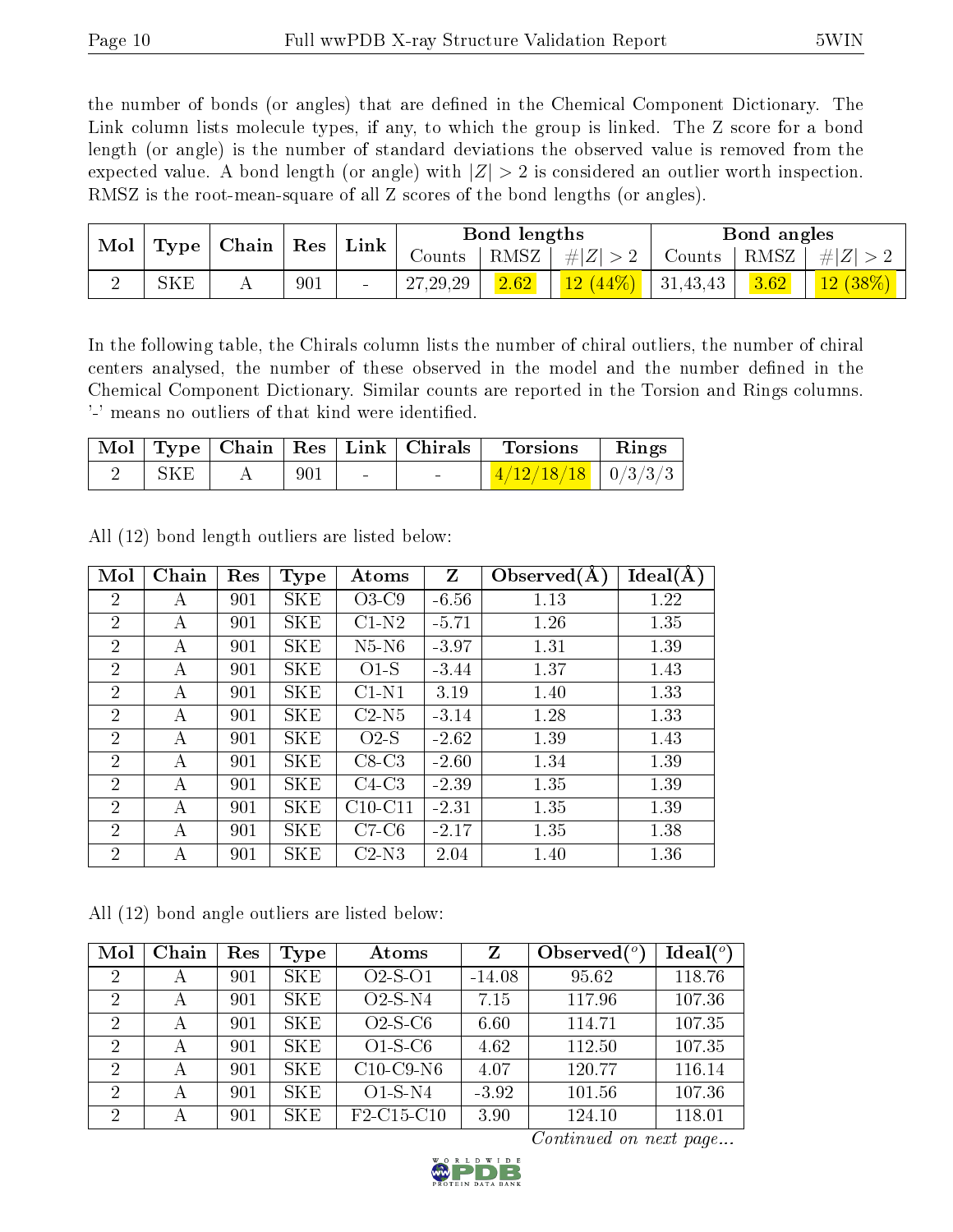| Mol | Chain | Res | Type       | Atoms                                             |         | Observed $(°)$ | $\text{Ideal}({}^o)$ |
|-----|-------|-----|------------|---------------------------------------------------|---------|----------------|----------------------|
|     |       | 901 | SKE.       | $N2$ -C1-N6                                       | $-2.83$ | 107.52         | 112.68               |
|     |       | 901 | SKE.       | $C6-S-N4$                                         | 2.75    | 112.28         | 108.38               |
|     |       | 901 | <b>SKE</b> | $C14-C15-C10$                                     | $-2.42$ | 119.25         | 123.58               |
| റ   |       | 901 | SKE.       | C <sub>13</sub> -C <sub>14</sub> -C <sub>15</sub> | 2.33    | 122.28         | 118.46               |
| റ   |       | 901 | SK E       | $C3-N3-C2$                                        | $-2.20$ | 122.84         | 129.23               |

Continued from previous page...

There are no chirality outliers.

All (4) torsion outliers are listed below:

| Mol           | Chain | Res | <b>Type</b> | Atoms        |
|---------------|-------|-----|-------------|--------------|
| $\mathcal{D}$ |       | 901 | SK E        | $C7-C6-S-O1$ |
| 9             |       | 901 | -SK E       | $C7-C6-S-N4$ |
| 9             |       | 901 | SK E        | $C5-C6-S-O1$ |
|               |       | 901 | SK E        | $C5-C6-S-N4$ |

There are no ring outliers.

1 monomer is involved in 1 short contact:

|  |       |           | Mol   Chain   Res   Type   Clashes   Symm-Clashes |
|--|-------|-----------|---------------------------------------------------|
|  | 901 - | - FSK Fil |                                                   |

The following is a two-dimensional graphical depiction of Mogul quality analysis of bond lengths, bond angles, torsion angles, and ring geometry for all instances of the Ligand of Interest. In addition, ligands with molecular weight > 250 and outliers as shown on the validation Tables will also be included. For torsion angles, if less then 5% of the Mogul distribution of torsion angles is within 10 degrees of the torsion angle in question, then that torsion angle is considered an outlier. Any bond that is central to one or more torsion angles identified as an outlier by Mogul will be highlighted in the graph. For rings, the root-mean-square deviation (RMSD) between the ring in question and similar rings identified by Mogul is calculated over all ring torsion angles. If the average RMSD is greater than 60 degrees and the minimal RMSD between the ring in question and any Mogul-identified rings is also greater than 60 degrees, then that ring is considered an outlier. The outliers are highlighted in purple. The color gray indicates Mogul did not find sufficient equivalents in the CSD to analyse the geometry.

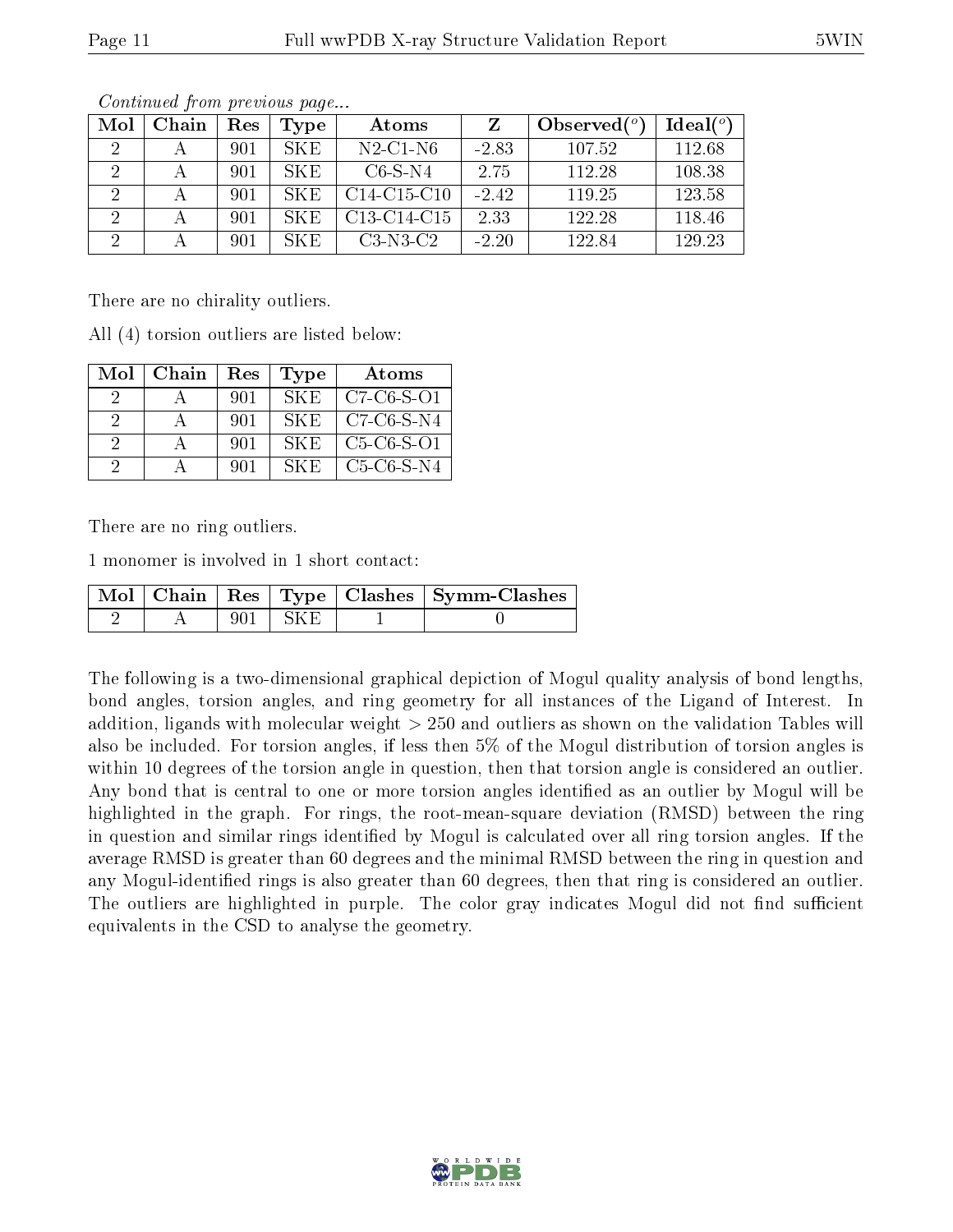

### 5.7 [O](https://www.wwpdb.org/validation/2017/XrayValidationReportHelp#nonstandard_residues_and_ligands)ther polymers (i)

There are no such residues in this entry.

## 5.8 Polymer linkage issues (i)

There are no chain breaks in this entry.

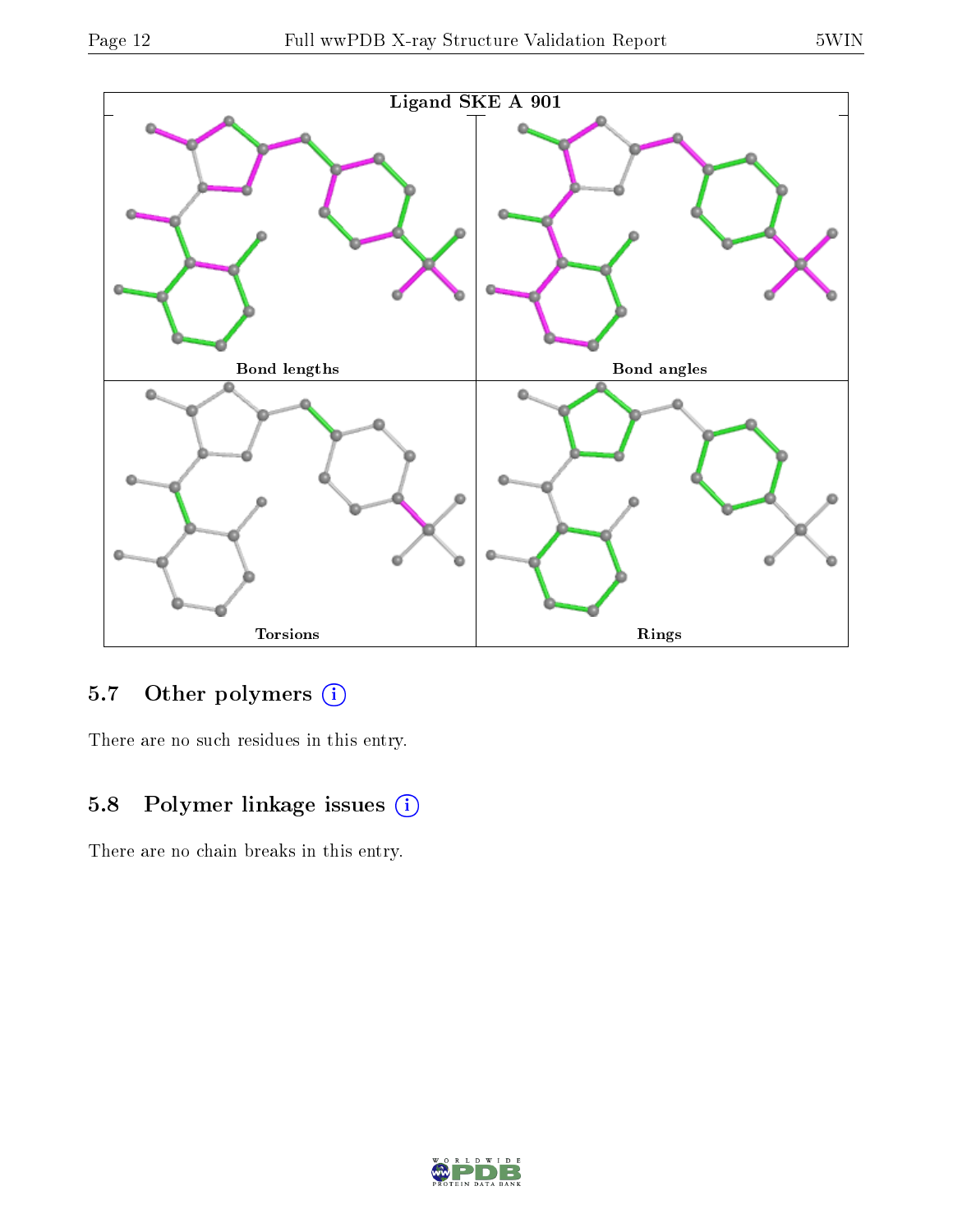## 6 Fit of model and data  $(i)$

### 6.1 Protein, DNA and RNA chains  $(i)$

In the following table, the column labelled  $#RSRZ> 2'$  contains the number (and percentage) of RSRZ outliers, followed by percent RSRZ outliers for the chain as percentile scores relative to all X-ray entries and entries of similar resolution. The OWAB column contains the minimum, median,  $95<sup>th</sup>$  percentile and maximum values of the occupancy-weighted average B-factor per residue. The column labelled ' $Q< 0.9$ ' lists the number of (and percentage) of residues with an average occupancy less than 0.9.

| $\mid$ Mol $\mid$ Chain | $\rm{Analysised}$ $ <$ $\rm{RSRZ}> $ |                                   | $\#RSRZ>2$ $\Box$ $OWAB(A^2)$ $\Box Q<0.9$ |  |
|-------------------------|--------------------------------------|-----------------------------------|--------------------------------------------|--|
|                         | $\mid$ 274/277 (98%) $\mid$ 0.76     | 26 (9%)   8   9   33, 58, 92, 108 |                                            |  |

All (26) RSRZ outliers are listed below:

| Mol            | Chain              | Res              | Type                            | <b>RSRZ</b>      |
|----------------|--------------------|------------------|---------------------------------|------------------|
| $\overline{1}$ | $\overline{A}$     | 688              | <b>LYS</b>                      | 6.2              |
| $\overline{1}$ | $\overline{A}$     | 600              | MET                             | $5.2\,$          |
| $\mathbf{1}$   | $\overline{A}$     | 619              | $\overline{\text{GLY}}$         | 4.5              |
| $\overline{1}$ | $\overline{\rm A}$ | 647              | ILE                             | $3.9\,$          |
| $\overline{1}$ | $\overline{A}$     | 620              | $\overline{\text{ASP}}$         | $\overline{3.6}$ |
| $\overline{1}$ | $\overline{\rm A}$ | 809              | PHE                             | 3.6              |
| $\overline{1}$ | $\overline{\rm A}$ | 536              | <b>VAL</b>                      | $\overline{3.5}$ |
| $\overline{1}$ | $\overline{A}$     | 777              | $\overline{ALA}$                | 3.4              |
| $\overline{1}$ | $\overline{\rm A}$ | 617              | <b>VAL</b>                      | $\overline{3.3}$ |
| $\overline{1}$ | $\overline{A}$     | 615              | <b>VAL</b>                      | $3.3\,$          |
| $\mathbf{1}$   | $\overline{\rm A}$ | 710              | <b>ASP</b>                      | 3.0              |
| $\overline{1}$ | $\overline{\rm A}$ | $\overline{742}$ | <b>THR</b>                      | 2.9              |
| $\overline{1}$ | $\overline{\rm A}$ | 676              | <b>ALA</b>                      | $2.\overline{8}$ |
| $\overline{1}$ | $\overline{A}$     | 538              | $\overline{HIS}$                | $\overline{2.8}$ |
| $\overline{1}$ | $\overline{A}$     | 644              | $\overline{\text{CYS}}$         | $\overline{2.8}$ |
| $\overline{1}$ | $\overline{A}$     | 689              | <b>THR</b>                      | 2.8              |
| $\overline{1}$ | $\overline{A}$     | 537              | <b>PHE</b>                      | $\overline{2.7}$ |
| $\overline{1}$ | $\overline{\rm A}$ | 618              | $\overline{\text{C} \text{YS}}$ | $2.5\,$          |
| $\overline{1}$ | $\overline{\rm A}$ | 539              | $\overline{\text{LYS}}$         | 2.4              |
| $\overline{1}$ | $\overline{\rm A}$ | 643              | $\overline{\text{ASN}}$         | 2.4              |
| $\overline{1}$ | $\overline{\rm A}$ | 675              | $\overline{\text{CYS}}$         | $2.\bar{4}$      |
| $\overline{1}$ | $\overline{\rm A}$ | 746              | <b>ILE</b>                      | $\overline{2.1}$ |
| $\overline{1}$ | $\boldsymbol{A}$   | 743              | LEU                             | 2.1              |
| $\overline{1}$ | $\overline{A}$     | 636              | <b>THR</b>                      | 2.1              |
| $\overline{1}$ | $\overline{\rm A}$ | 728              | $\overline{\text{LYS}}$         | 2.0              |
| $\mathbf{1}$   | A                  | 648              | $\overline{\text{LEU}}$         | 2.0              |

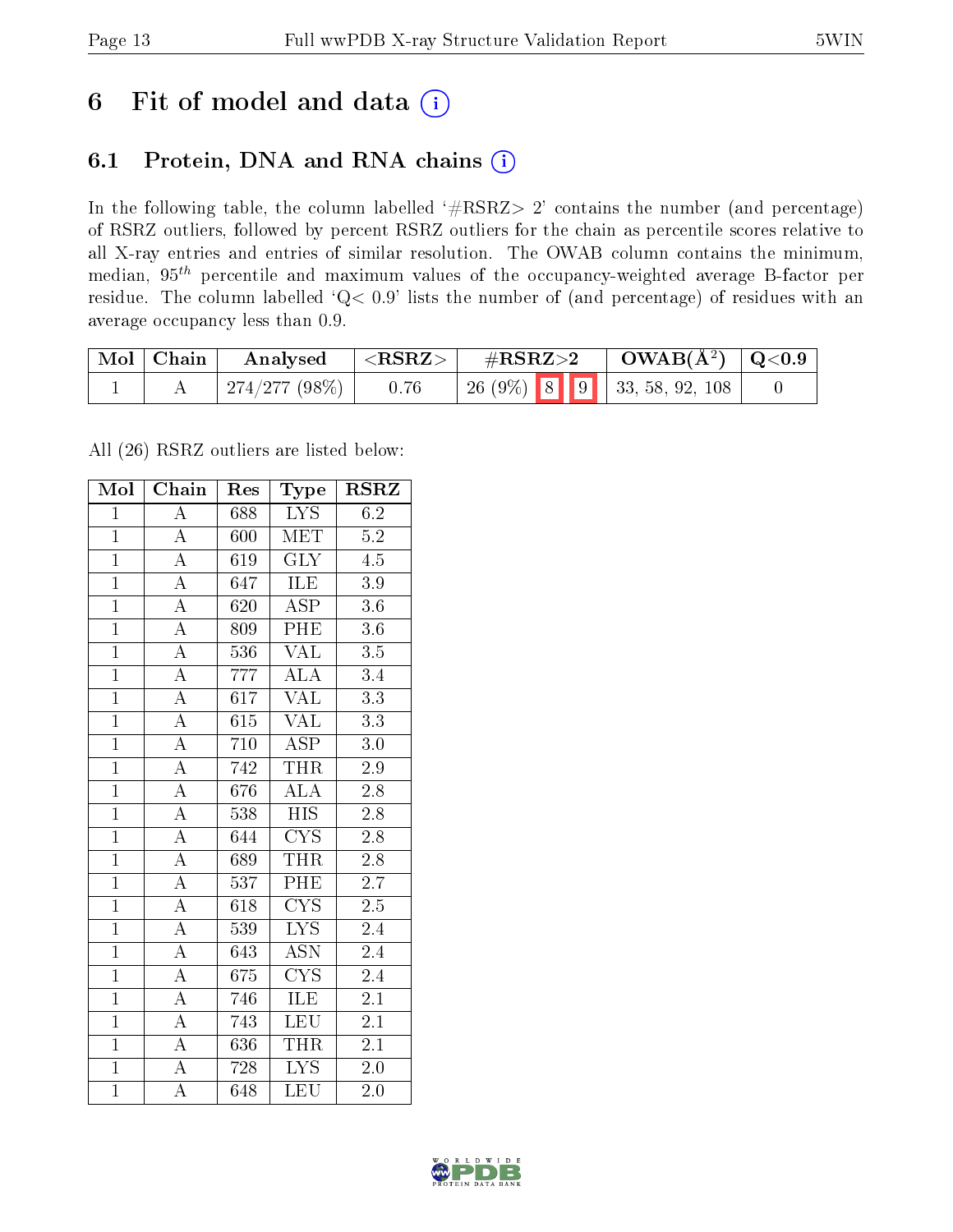### 6.2 Non-standard residues in protein, DNA, RNA chains (i)

There are no non-standard protein/DNA/RNA residues in this entry.

### 6.3 Carbohydrates  $(i)$

There are no carbohydrates in this entry.

### 6.4 Ligands  $(i)$

In the following table, the Atoms column lists the number of modelled atoms in the group and the number defined in the chemical component dictionary. The B-factors column lists the minimum, median,  $95<sup>th</sup>$  percentile and maximum values of B factors of atoms in the group. The column labelled  $Q < 0.9$ ' lists the number of atoms with occupancy less than 0.9.

|     |  |                                   |  | $\begin{array}{ c c c c c }\hline \text{Mol} & \text{Type} & \text{Chain} & \text{Res} & \text{Atoms} & \text{RSCC} & \text{RSR} & \text{B-factors}(\AA^2) & \text{Q<0.9} \\\hline \end{array}$ |  |
|-----|--|-----------------------------------|--|-------------------------------------------------------------------------------------------------------------------------------------------------------------------------------------------------|--|
| SKE |  | $901$   $27/27$   $0.94$   $0.14$ |  | 42,52,68,79                                                                                                                                                                                     |  |

The following is a graphical depiction of the model fit to experimental electron density of all instances of the Ligand of Interest. In addition, ligands with molecular weight  $> 250$  and outliers as shown on the geometry validation Tables will also be included. Each fit is shown from different orientation to approximate a three-dimensional view.